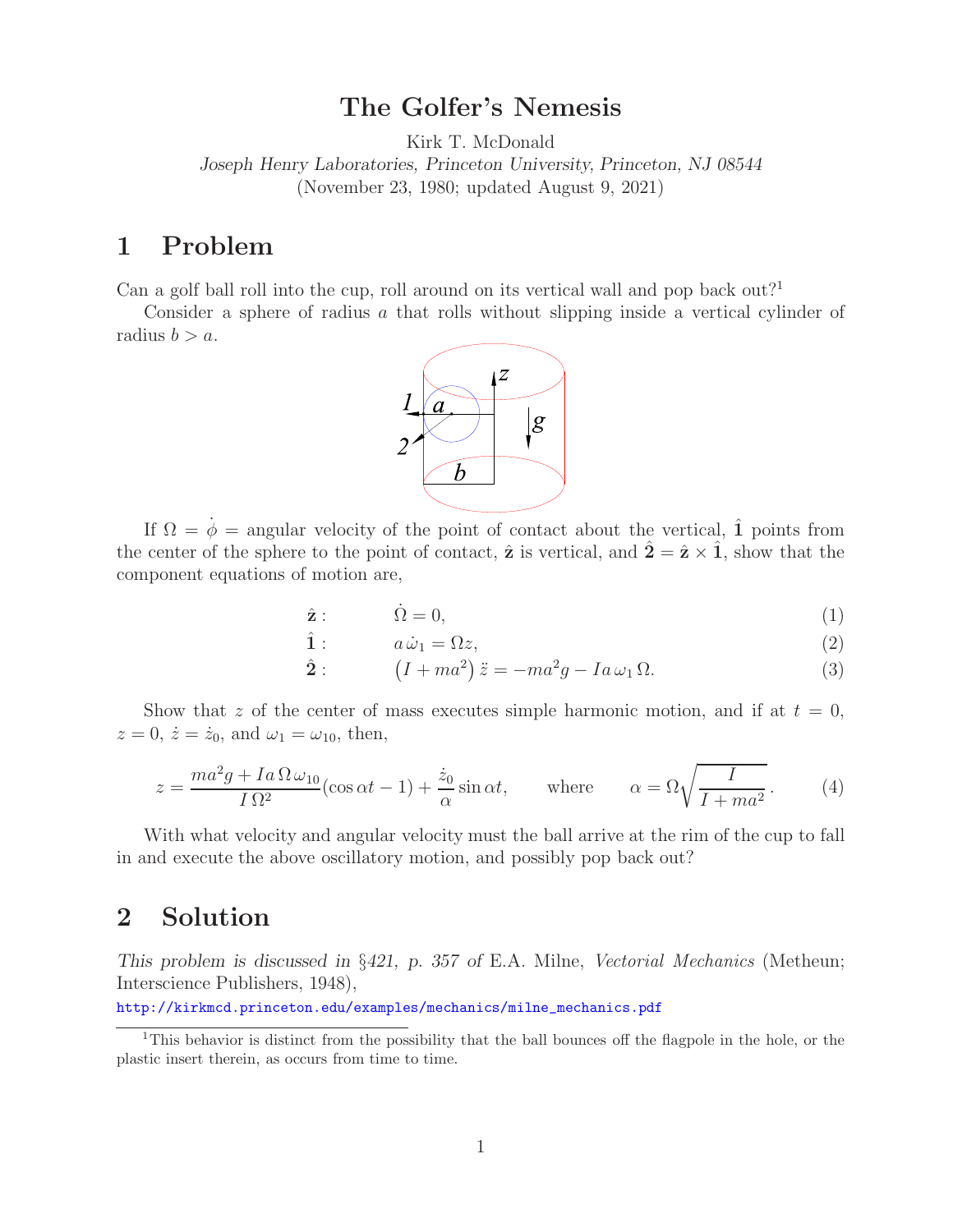

We consider a sphere, of mass  $m$  and radius a with moment of inertia I about its center, that rolls without slipping on a fixed, vertical cylinder of radius  $b > a$ . We use a set of principal axes (but not body axes) about the center of the sphere of radius  $a$ , where  $\hat{1}$  points outward along the horizontal line from the center of the spheres to the point of contact with the cylinder. Axis **3** is vertical (parallel to  $\hat{\mathbf{z}}$ ), and axis  $\hat{\mathbf{z}} = \hat{\mathbf{z}} \times \hat{\mathbf{1}}$  is also horizontal).

The center of the sphere of radius a is at position  $\mathbf{r} = (b - a)\hat{\mathbf{1}} + z\hat{\mathbf{z}}$  with respect to the origin at the bottom center of the cylindere. Then, the velocity of the center of the sphere of radius a is,

$$
\mathbf{v} = \frac{d\mathbf{r}}{dt} = (b - a)\frac{d\hat{\mathbf{l}}}{dt} + \dot{z}\,\hat{\mathbf{z}}\,. \tag{5}
$$

The (nonholonomic) constraint of rolling without slipping is that the point of contact of sphere with the cylinder is instantaneously at rest in the lab frame,

$$
\mathbf{v}_{\text{contact}} = 0 = \mathbf{v} + \boldsymbol{\omega} \times \mathbf{a} = (b - a)\frac{d\hat{\mathbf{1}}}{dt} + \dot{z}\hat{\mathbf{z}} + a\boldsymbol{\omega} \times \hat{\mathbf{1}},
$$
(6)

where  $\omega$  is the total angular velocity of the sphere in the lab frame, and  $\mathbf{a} = a \mathbf{1}$  is the vector from the center of the sphere of radius a to the point of contact.

The force and torque equations of motion for (the center of) the sphere of radius  $a$  are,

$$
m\frac{d\mathbf{v}}{dt} = m(b-a)\frac{d^2\hat{\mathbf{1}}}{dt^2} + m\ddot{z}\hat{\mathbf{z}} = \mathbf{F} - mg\hat{\mathbf{z}}, \qquad \mathbf{F} = m(b-a)\frac{d^2\hat{\mathbf{1}}}{dt^2} + m(g+\ddot{z})\hat{\mathbf{z}}, \tag{7}
$$

$$
\frac{d\mathbf{L}}{dt} = I\frac{d\boldsymbol{\omega}}{dt} = \boldsymbol{\tau} = \mathbf{a} \times \mathbf{F} = ma(b-a)\hat{\mathbf{1}} \times \frac{d^2\hat{\mathbf{1}}}{dt^2} - m(g+\ddot{z})a\hat{\mathbf{2}},\tag{8}
$$

where  $I$  is the moment of inertia of the sphere about its center.

We define  $\Omega = \Omega \hat{z}$  as the angular velocity of the center of the sphere (and also of the point of contact, as well as of the triad **1**ˆ-**2**ˆ-**3**ˆ) about the vertical axis, such that,

$$
\frac{d\hat{\mathbf{1}}}{dt} = \mathbf{\Omega} \times \mathbf{1} = \Omega \hat{\mathbf{2}}, \quad \frac{d^2 \hat{\mathbf{1}}}{dt} = \dot{\Omega} \hat{\mathbf{2}} + \Omega \mathbf{\Omega} \times \hat{\mathbf{2}} = -\Omega^2 \hat{\mathbf{1}} + \dot{\Omega} \hat{\mathbf{2}}, \quad \hat{\mathbf{1}} \times \frac{d^2 \hat{\mathbf{1}}}{dt} = \dot{\Omega} \hat{\mathbf{z}}.
$$
 (9)

The velocity (5) of the center of the sphere can now be written as,

$$
\mathbf{v} = -\Omega(b - a)\,\hat{\mathbf{2}} + \dot{z}\,\hat{\mathbf{z}}\,,\tag{10}
$$

so the  $\hat{2}$ -component of the total angular velocity  $\omega$  of the sphere about its center (and also that about the point of contact) is  $v_z/a = \dot{z}/a$ , and the  $\hat{z}$ -component is  $v_2/a = -(b-a)/a$ . Thus,

$$
\omega = \omega_1 \hat{\mathbf{1}} + \frac{\dot{z}}{a} \hat{\mathbf{2}} - \Omega \frac{b-a}{a} \hat{\mathbf{z}}, \qquad \frac{d\omega}{dt} = \dot{\omega}_1 \hat{\mathbf{1}} + \Omega \omega_1 \hat{\mathbf{2}} + \frac{\ddot{z}}{a} \hat{\mathbf{2}} - \frac{\Omega \dot{z}}{a} \hat{\mathbf{1}} - \dot{\Omega} \frac{b-a}{a} \hat{\mathbf{z}}, \tag{11}
$$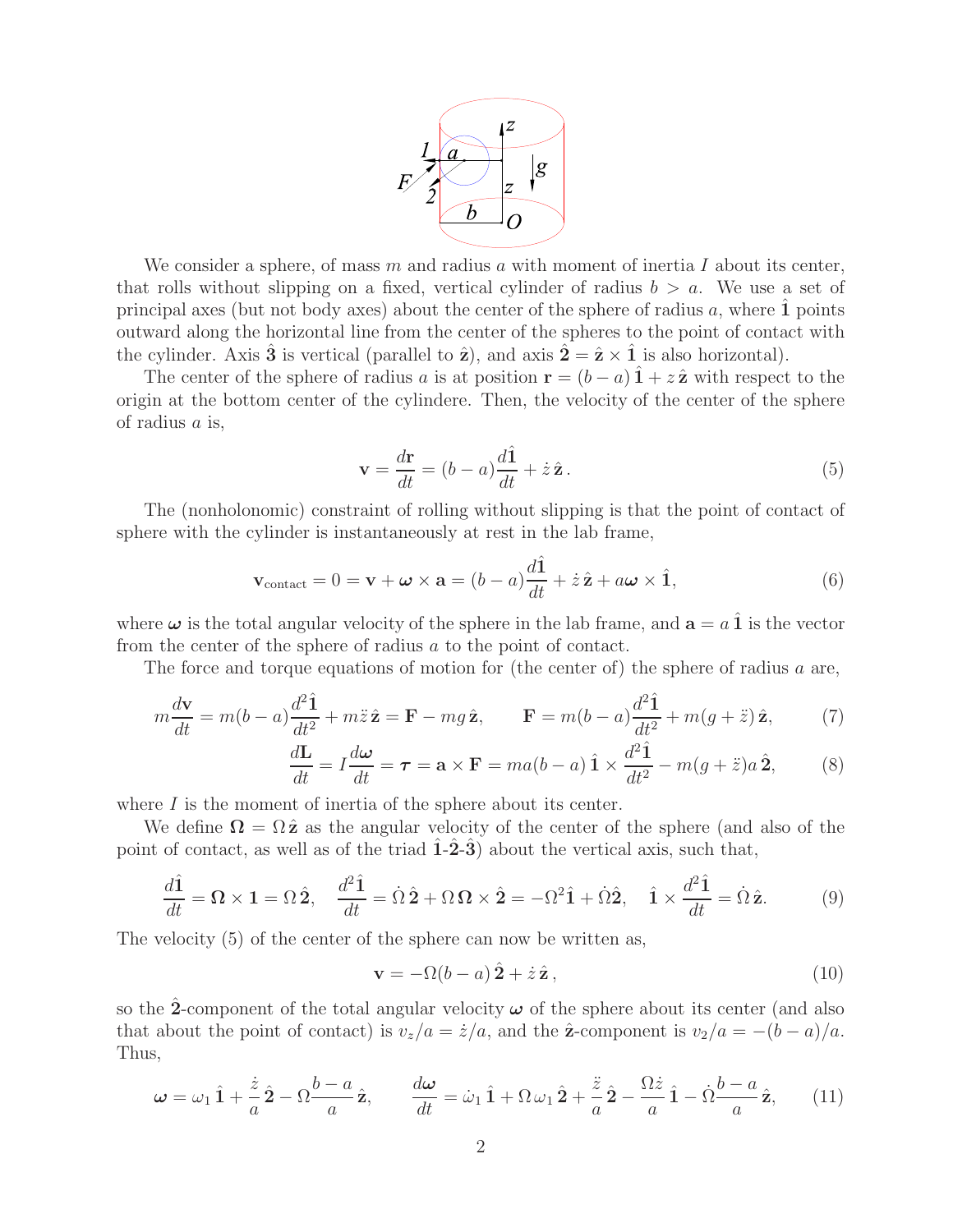With these, the equation of motion (8) becomes,

$$
I\left[\left(\dot{\omega}_1 - \frac{\Omega \dot{z}}{a}\right) \hat{1} + \left(\Omega \omega_1 + \frac{\ddot{z}}{a}\right) \hat{2} - \dot{\Omega} \frac{b-a}{a} \hat{z}\right] = ma(b-a) \dot{\Omega} \hat{z} - m(g+\ddot{z})a \hat{2},\qquad(12)
$$

The components of the equation of motion imply,

$$
\hat{\mathbf{z}}: \qquad \dot{\Omega} = 0, \qquad \Omega = \text{constant}, \tag{13}
$$

$$
\hat{\mathbf{1}}: \qquad \qquad \dot{\omega}_1 = \frac{\Omega \dot{z}}{a}, \qquad \omega_1 = \frac{\Omega z}{a} + \omega_{10}, \tag{14}
$$

$$
\hat{\mathbf{2}}: \qquad \left(I + ma^2\right)\ddot{z} + I\,\Omega^2 z = -ma^2g - I\,\Omega\,\omega_{10}.\tag{15}
$$

The center of the sphere executes simple harmonic motion in  $z$ ,<sup>2</sup> and if at time  $t = 0$ ,  $z = 0$ ,  $\dot{z} = \dot{z}_0, \omega_1 = \omega_{10}$ , then,

$$
z = \frac{ma^2g + Ia\,\Omega\,\omega_{10}}{I\,\Omega^2}(\cos\alpha t - 1) + \frac{\dot{z}_0}{\alpha}\sin\alpha t, \qquad \text{where} \qquad \alpha = \Omega\sqrt{\frac{I}{I + ma^2}}. \tag{16}
$$

We now consider under what conditions a golf ball could roll into a cup/vertical cylinder such that at time  $t = 0$  the motion is described by eq. (16).

According to eqs. (10) and (11), the velocity  $\mathbf{v}_0$  and the angular velocity  $\omega_0$  at this time must be,

$$
\mathbf{v}_0 = -\Omega(b-a)\,\hat{\mathbf{2}} + \dot{z}_0\,\hat{\mathbf{z}}, \qquad \boldsymbol{\omega}_0 = \omega_{10}\,\hat{\mathbf{1}} + \frac{\dot{z}_0}{a}\,\hat{\mathbf{2}} - \Omega\frac{b-a}{a}\,\hat{\mathbf{z}}.
$$
 (17)  

$$
\overbrace{\mathbf{11111}}^{\mathbf{10}} \begin{pmatrix} \overbrace{\mathbf{2}}^{\mathbf{1}} & \overbrace{\mathbf{1}}^{\mathbf{2}} & \overbrace{\mathbf{1}}^{\mathbf{3}} & \overbrace{\mathbf{1}}^{\mathbf{4}} & \overbrace{\mathbf{1}}^{\mathbf{5}} & \overbrace{\mathbf{1}}^{\mathbf{6}} & \overbrace{\mathbf{1}}^{\mathbf{7}} & \overbrace{\mathbf{1}}^{\mathbf{8}} & \overbrace{\mathbf{1}}^{\mathbf{9}} & \overbrace{\mathbf{1}}^{\mathbf{1}} & \overbrace{\mathbf{1}}^{\mathbf{1}} & \overbrace{\mathbf{1}}^{\mathbf{1}} & \overbrace{\mathbf{1}}^{\mathbf{1}} & \overbrace{\mathbf{1}}^{\mathbf{1}} & \overbrace{\mathbf{1}}^{\mathbf{1}} & \overbrace{\mathbf{1}}^{\mathbf{1}} & \overbrace{\mathbf{1}}^{\mathbf{2}} & \overbrace{\mathbf{1}}^{\mathbf{1}} & \overbrace{\mathbf{1}}^{\mathbf{1}} & \overbrace{\mathbf{1}}^{\mathbf{2}} & \overbrace{\mathbf{1}}^{\mathbf{3}} & \overbrace{\mathbf{1}}^{\mathbf{5}} & \overbrace{\mathbf{1}}^{\mathbf{6}} & \overbrace{\mathbf{1}}^{\mathbf{5}} & \overbrace{\mathbf{1}}^{\mathbf{6}} & \overbrace{\mathbf{1}}^{\mathbf{5}} & \overbrace{\mathbf{1}}^{\mathbf{6}} & \overbrace{\mathbf{1}}^{\mathbf{7}} & \overbrace{\mathbf{1}}^{\mathbf{8}} & \overbrace{\mathbf{1}}^{\mathbf{1}} & \overbrace{\mathbf{1}}^{\mathbf{1}} & \overbrace{\mathbf{1}}^{\mathbf{2}} & \overbrace{\mathbf{1}}^{\mathbf{1}} & \overbrace{\mathbf{1}}^{\mathbf{1}} & \overbrace{\mathbf{1}}^{\mathbf{2}} & \overbrace{\mathbf{1}}^{\mathbf{3}} & \overbrace{\mathbf
$$

The figure above shows side and top views of the ball as it enters the cup, after rolling into it from the left while on the horizontal surface. At time  $t = 0$ , the ball has fallen through height a, so  $\dot{z}_0 = -\sqrt{2ag}$ . If the ball arrived at the top of the cup with horizontal velocity  $v_0$  (in the  $-\hat{2}$  direction), then this is also the horizontal velocity when the center of the ball has fallen to  $z = 0$ , and so  $\Omega = v_0/(b - a)$ . The angular velocity of the ball did not change while it fell into the cup, so the angular velocity at the time of arrival was,

$$
\boldsymbol{\omega}_{\text{arrival}} = \boldsymbol{\omega}_0 = \omega_{10} \,\hat{\mathbf{1}} - \sqrt{\frac{2g}{a}} \,\hat{\mathbf{2}} - \frac{v_0}{a} \,\hat{\mathbf{z}}, \qquad \mathbf{v}_{\text{arrival}} = -v_0 \,\hat{\mathbf{2}} = -\Omega(b-a) \,\hat{\mathbf{2}}.
$$
 (18)

If the ball had been simply rolling without slipping prior to arrival at the cup, then  $\omega_{10} = v_0/a$ and the  $\hat{2}$ - and  $\hat{z}$ -components of  $\omega$ <sub>arrival</sub> would be zero. Hence, only under special conditions

<sup>&</sup>lt;sup>2</sup>This motion can be regarded as a nutation about steady motion with angular velocity  $\Omega$  in a horizontal circle at  $z = -(ma^2g + Ia \Omega \omega_{10})/I \Omega^2$ .